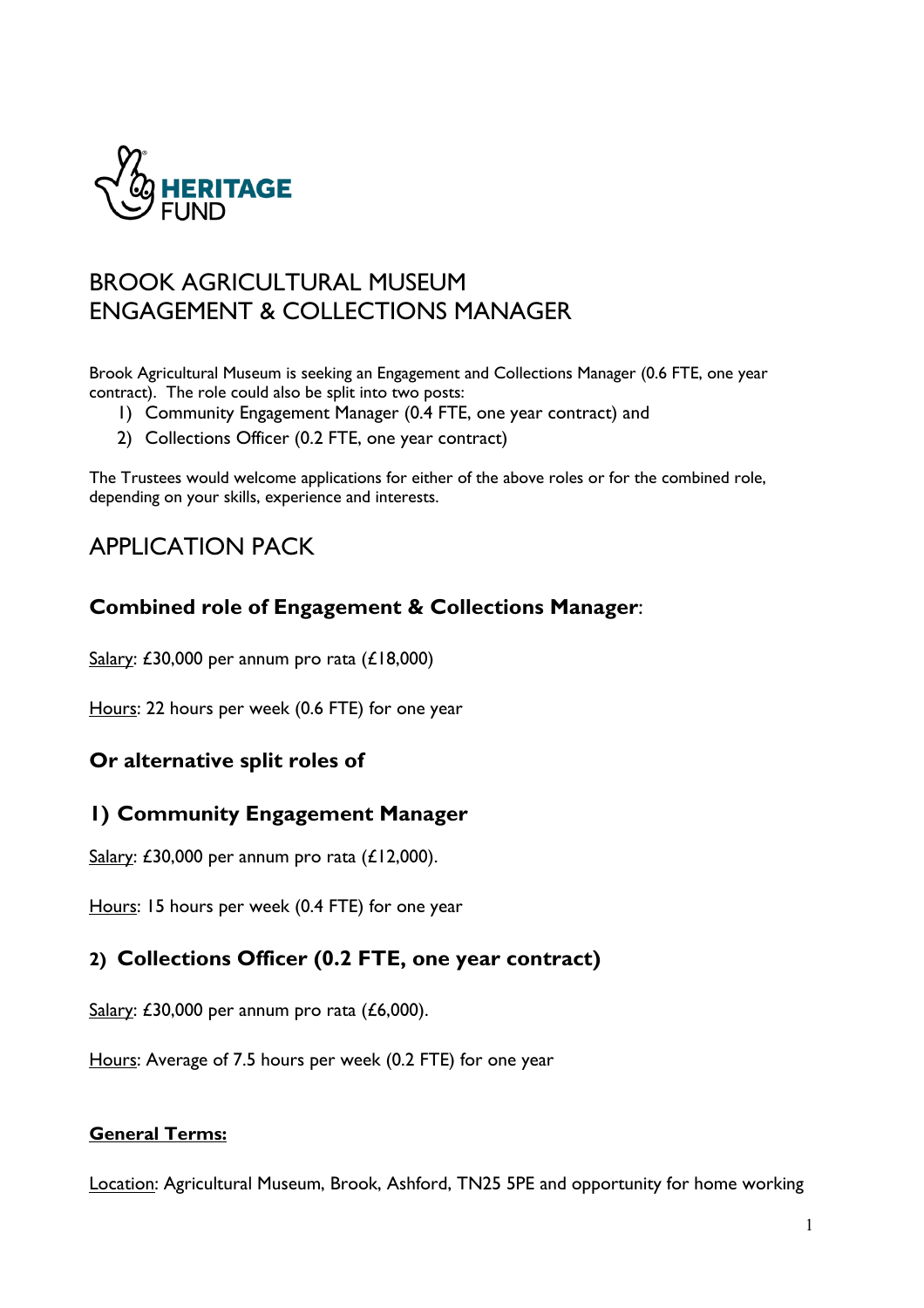**Reporting to: Trustees** 

Key relationships: Trustees, Postholders, Volunteers, and Consultants contributing to the project funded by the National Heritage Lottery Fund

Annual leave: 20 days (pro rata)

**Please ensure that you make it clear in your application whether you are applying for the combined role (Engagement and Collections Manager) or one of the split roles (Community Engagement Manager or Collections Officer). If applying for the combined role please also indicate whether you would be prepared to accept one of the split roles if it was offered to you.**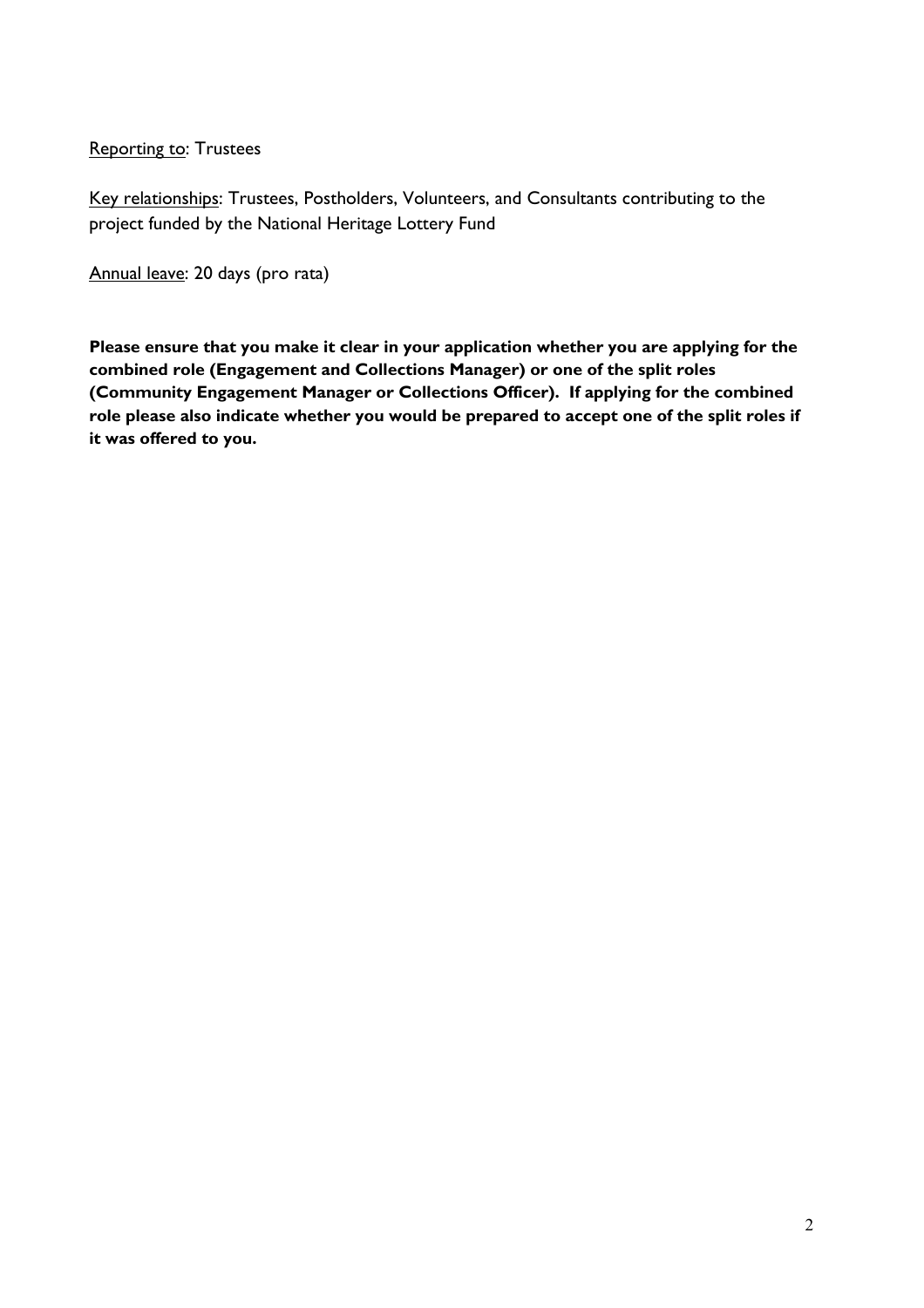#### **Brook Agricultural Museum**

The Wye Rural Museum Trust was established in 1996 to take ownership and running of the agricultural museum, known as the Brook Agricultural Museum. The Museum is housed in a Grade I listed 14<sup>th</sup> century barn (No: 1233070) and Grade II listed oast house (No: 1232975). Historic England describe the barn as one "*of the finest medieval Kentish barns"* and the oast house has a rare inner circle kiln construction and drying and cooling floors. A third range of buildings houses a community/ education room and small office/ exhibition space. They surround a large area of grass, creating a courtyard, also cared for by the Trust.

Wye College established the collection at Brook in 1948 and then added to it over subsequent decades. It comprises old agricultural equipment and implements, some relating to hop production, and mainly of Kentish origin. They are housed in the Barn and Oast House. Further details can be found at www.agriculturalmuseumbrook.org.uk/explore/collections

The Heritage Lottery Fund (as it was known at the time) supported the restoration of the Barn and subsequent fit out of a community/ education room and toilet. In 2005 a Local Heritage Initiative grant paid for audio and video recordings of local craftspeople and the creation of a series of booklets about them. The Covid-19 pandemic forced the temporary closure of the Museum but it has since reopened on its previous pattern of two afternoons a week from May to September, stewarded by volunteers. It received c. 400 independent and group visits per annum prior to the pandemic. An annual calendar of events includes a Memorial Lecture in partnership with Canterbury Christ Church University and one or two special weekend events. The Trust is led by a group of experienced and well networked individuals who are supported by loyal volunteers, an administrator (2 hours a week) and curator (3 hours a week).

### **New National Lottery Heritage Fund project**

The 12 month project, '*Securing the future of The Brook Museum – engaging new audiences*' is an £80,000 project (including the salary costs of this post) which aims to

- Improve collections and conservation management to secure the future of the Trust's heritage assets and make them more accessible (including through digitisation)
- Understand the potential for engaging with a broader range of audiences from the local community and Kent to make the museum more inclusive
- Identify how the visitor experience can be improved
- Recruit, induct and train a more diverse group of volunteers to a broader range of volunteer roles
- Explore how a set of open sheds can contribute to the Museum's future sustainability
- Identify and work with local organisations who can support the Trustees achieving these aims
- Pilot and evaluate new approaches to marketing the museum
- Develop a strategic fundraising plan to support the Museum's resilience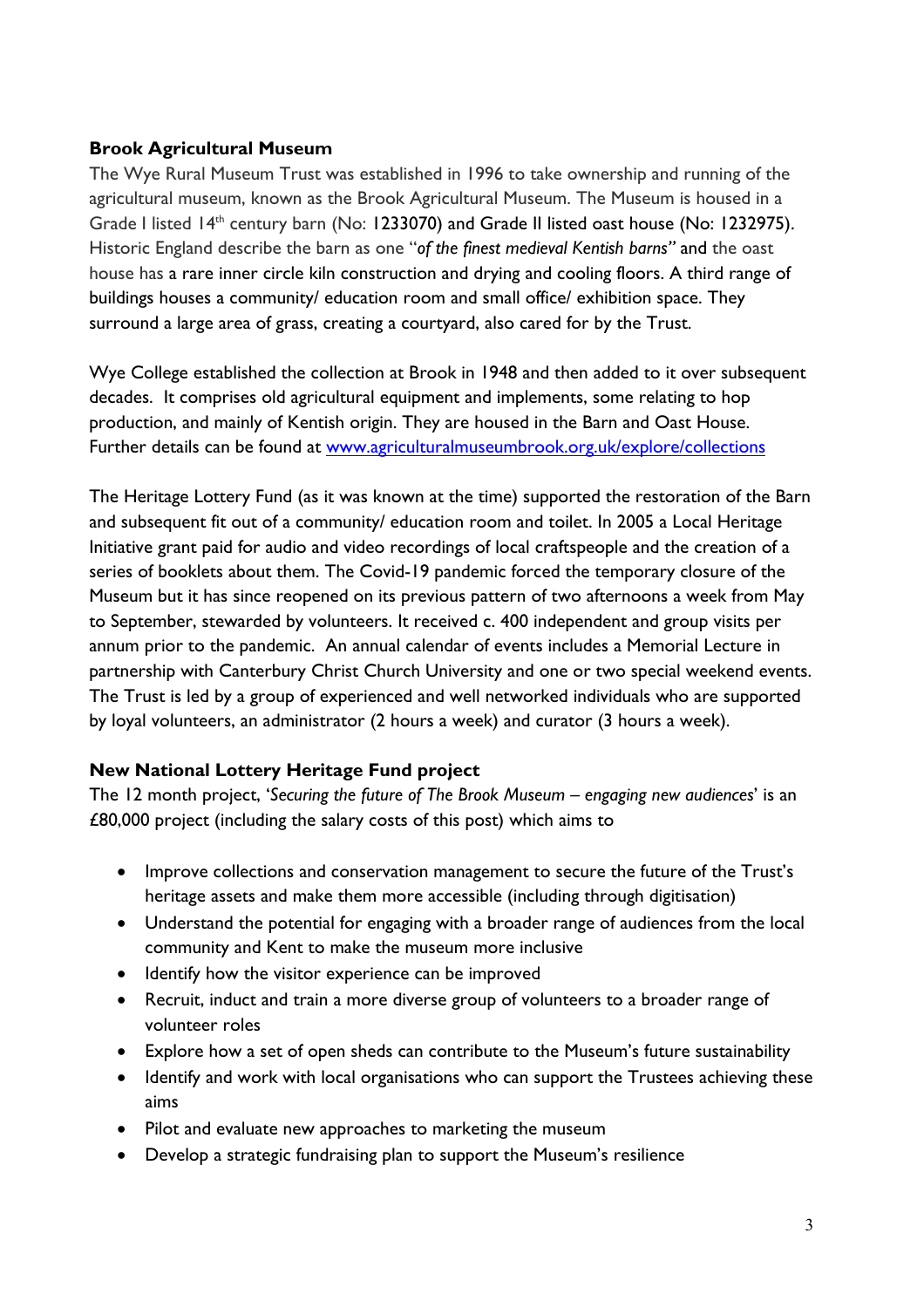• Identify how the Museum can be more environmentally sustainable and contribute to reaching net zero.

#### **Role description**

The Trustees of Wye Rural Museum Trust are EITHER seeking one Engagement and Collections Manager to lead on the delivery of the project as a whole OR a job split in which a Community Engagement Manager leads on audience development and the delivery of the project as a whole, and a separate Collections Officer delivers the more specialist requirements related to the care and digitisation of the museum's collections.

An appointee taking on both roles will need a passion for public engagement and experience of collections management; in the event of the role being split they will need to have experience and skills in the relevant area. The person(s) appointed will need excellent networking and interpersonal skills.

#### Main duties and responsibilities:

#### *Community Engagement*

- Lead the delivery of the Project, in consultation with the Trustees
- Keep the project on schedule and budget while delivering high quality community engagement activities
- Identify, and consult with the local community to better understand who they are and barriers to engaging with the museum
- Develop and hold events with residents of the village and wider community, and pilot activities and workshops to build an audience and test new ideas
- Identify and test potential interpretation themes and stories to engage the local community
- Develop new volunteer roles e.g. in marketing, learning, maintenance, and evaluation to increase and diversify volunteers
- Develop a new volunteer handbook and other resources to support a sustainable volunteering programme
- Recruit, induct and train volunteers as part of succession planning to support the museum's resilience

#### *Collections care, display and engagement*

- Lead on a collections audit, identifying which items are the most significant and where conservation expertise is required
- Seek support through the Rural Museums Network and/or professional advice on conservation and storage where required
- Update the Museum's collections and conservation policies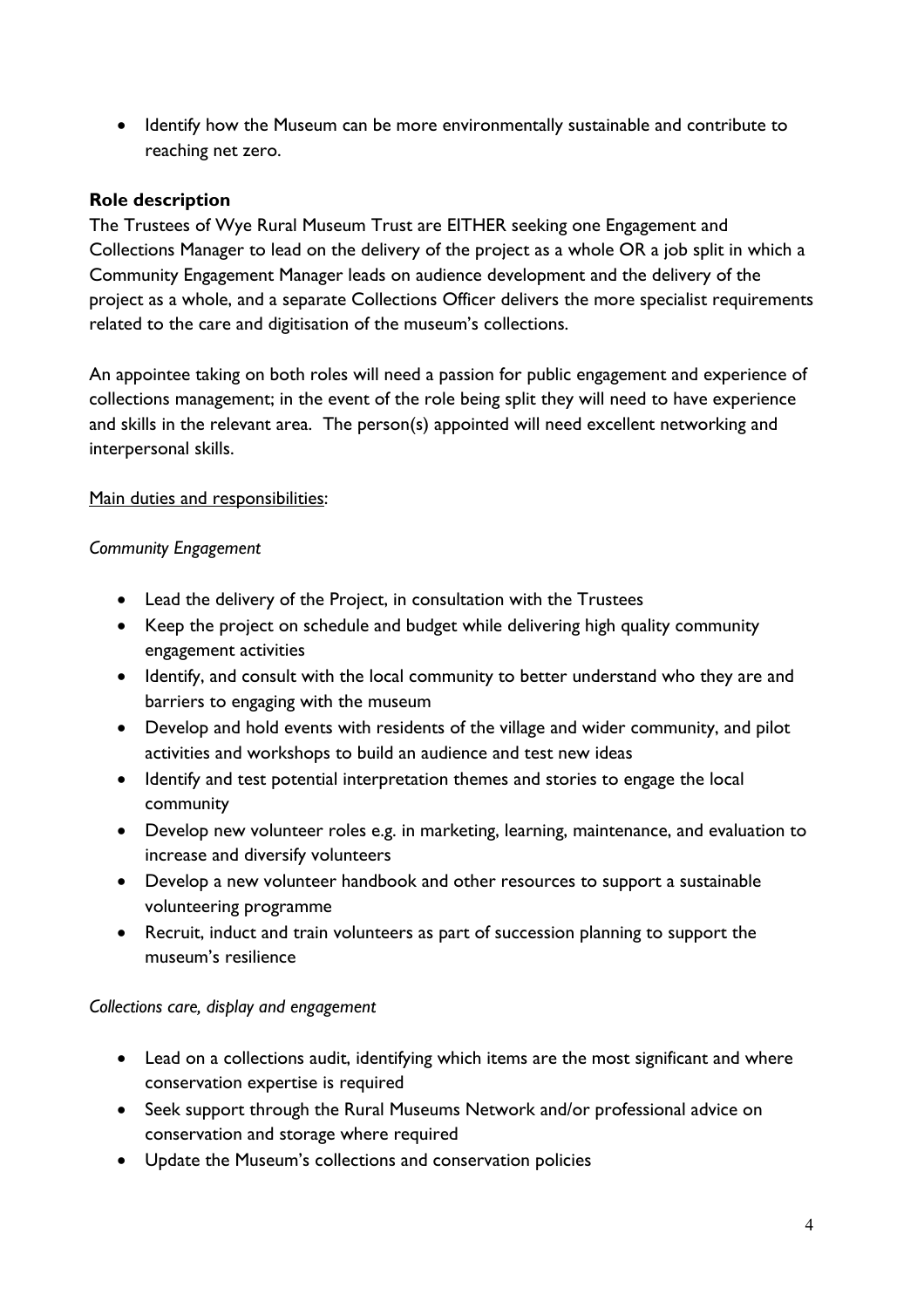- Identify items which should be deaccessioned
- Identify a suitable web-based collections management database for the museum
- Develop and deliver new volunteer roles and volunteer projects to assist with the
	- o Digitisation of the collection
	- o Transfer of information on to a new database
	- o The updating of records with richer content and images
	- o The Organisation and cleaning of objects
- Ensure that the outcomes of the digitalisation project are sustainable through succession planning, handbooks and procedures.
- To make recommendations to the Trustees on insurance, environmental conditions and other collections management issues as a result of the above work
- To support the Trustees in preparing for accreditation
- To represent the collection to the public, giving onsite and virtual talks to groups, schools and interns.

*General* (to be allocated between the two roles if they are split)

- Support the Trustees with data collection and progress reports for the National Lottery Heritage Fund
- Oversee and contribute to the upgrading of the museum's website to improve accessibility and levels of engagement
- Use social media, the museum's website and local press to promote the project, volunteering, and activities and acknowledge the support of the National Lottery Heritage Fund and Lottery Players
- Support the Trustees by updating policies and the Museum's Forward Plan at the end of the project

### Criteria for Appointment

#### *Essential*

*(Items marked "C" are essential for the combined Engagement and Collections Manager role or the Collections Officer role, but not for the Community Engagement Manager role. Items marked "E" are essential for the combined Engagement and Collections Manager role or the Community Engagement Manager role but not for the Collections Officer role.)*

- A relevant degree or equivalent experience
- Minimum of three years' experience in collections management practice (C)
- Demonstrable understanding and experience of using collections management systems  $(C)$
- Demonstrable experience of engaging communities with museums / historic visitor attractions and of partnership working (E)
- Experience of recruiting, inducting, training and managing volunteers (E)
- Interest in the Brook Museum's collections